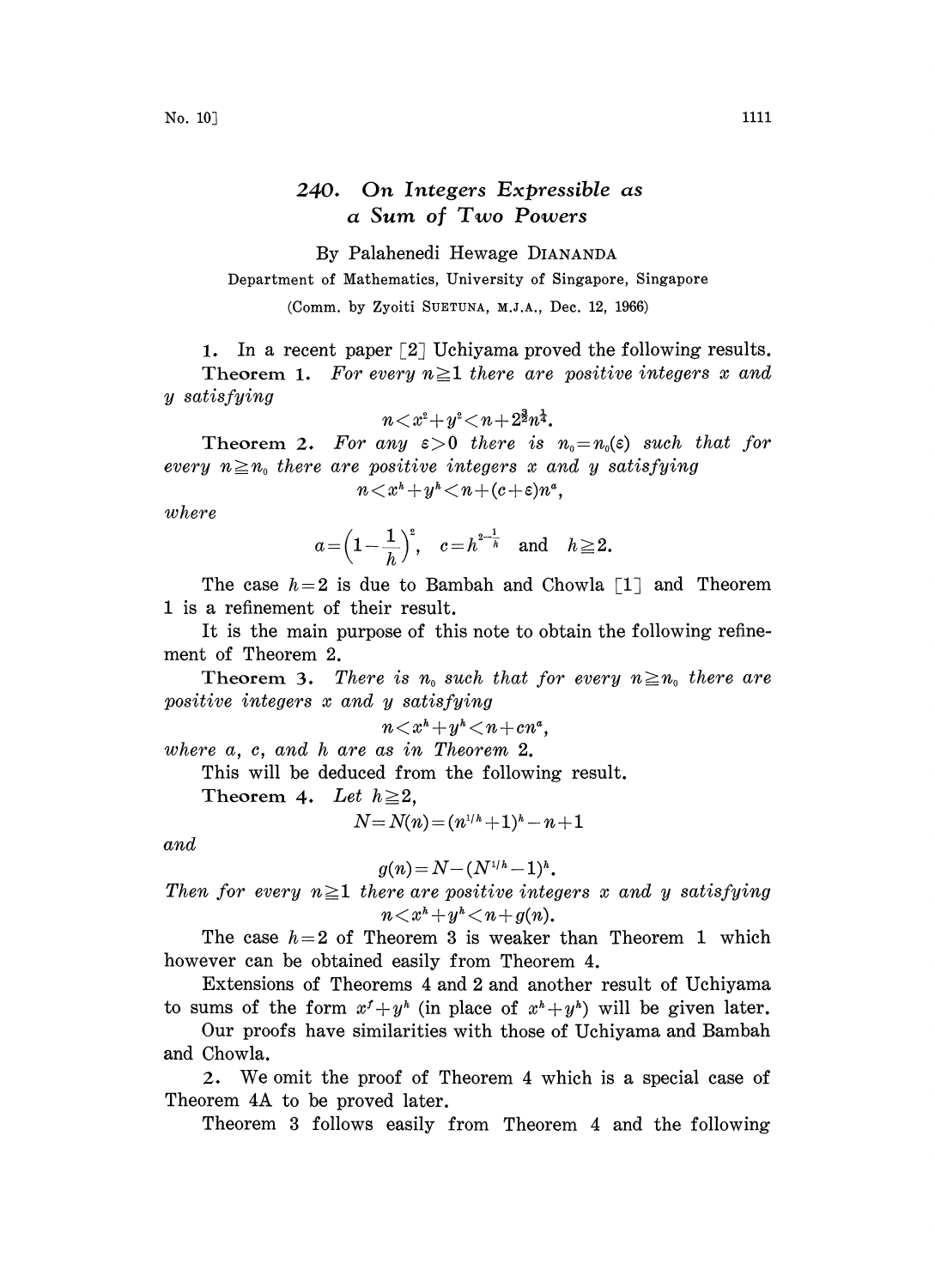lemma.

Lemma 1.  $g(n) < cn^a$  for large n. Proof. We have

$$
N(n)\!=\!(n^{1/h}\!+\!1)^h\!-\!n\!+\!1\\=hn^{1-\!{1\over h}}\!\{1\!+\!O(n^{-1\over h})\},
$$

as  $n \rightarrow \infty$ . Hence

$$
\begin{aligned} g(n)\!=\!N\!-\!(N^{1/h}\!-\!1)^h \\ =&\,h\,N^{1-\!\frac{1}{h}}\!\!\left\{1\!-\!\frac{h\!-\!1}{2}N^{-\!\frac{1}{h}}\!+\!O(N^{-\!\frac{2}{h}})\!\right\} \\ =& cn^a\!\Big\{1\!-\!\frac{h\!-\!1}{2}h^{-\!\frac{h\!-\!1}{h}}\!n^{-\!\frac{h\!-\!1}{h^2}}\!+\!O(n^{-\!\frac{1}{h}})\!\Big\}, \end{aligned}
$$

as  $n \rightarrow \infty$ . Hence  $g(n) < cn^a$  for large n.

Remark 1.  $g(n) \sim cn^a$  for large n.

*Remark* 2. When  $h=2$ ,  $N(n)=2(n^{\frac{1}{2}}+1)$  and so, for  $n\geq 3$ ,  $q(n)$  $=2^{\frac{3}{2}}(n^{\frac{1}{2}}+1)^{\frac{1}{2}}-1\leq 2^{\frac{3}{2}}n^{\frac{1}{4}}$  since  $2^{\frac{3}{2}}<(n^{\frac{1}{2}}+1)^{\frac{1}{2}}+n^{\frac{1}{4}}$ . Also  $g(n)\approx 3.4\approx 2^{\frac{3}{2}}n^{\frac{1}{4}}$  for  $n=2$  and  $g(n)=3$ ,  $2^{\frac{3}{2}}n^{\frac{1}{4}} \approx 2.8$  for  $n=1$ . Hence Theorem 1 follows easily from Theorem 4.

. We now generalize Theorems <sup>4</sup> and 2.

Theorem 4A. Let f and  $h \geq 2$ ,

$$
N = N(n) = (n^{1/f} + 1)^f - n + 1
$$

and

$$
g(n) = N - (N^{1/h} - 1)^h.
$$

Then for every  $n \geq 1$  there are positive integers x and y satisfying  $n < x<sup>f</sup> + y<sup>h</sup> < n + q(n)$ .

$$
W \leq w + y \leq w + y(n),
$$
  
 
$$
W \text{ increases with } n \text{ and } a(n)
$$

*Proof.* Clearly  $N$  increases with  $n$  and  $g(n)$  with  $N$ . Thus  $N\geq 2^r\geq 4$  and  $g(n)\geq 4-(4^{1/h}-1)^k\geq 3$ . Thus the theorem is clearly true if  $[n^{1/f}]=n^{1/f}$ . In the rest of the proof we therefore assume that

( 1 )  $m = [n^{1/f}] < n^{1/f}$ .

The theorem is clearly true if

$$
(m+1)^f\!+\!1\!<\! n\!+\!g(n).
$$

In the rest of the proof we therefore assume that

(2) 
$$
(m+1)^{r}+1\geq n+g(n).
$$
 Since

 $m^f + \{[(n-m^f)^{1/h}] + 1\}^h \leq m^f + \{(n-m^f)^{1/h} + 1\}^h$ 

the theorem follows easily from the following lemma.

Lemma 2. (1) and (2) imply that

$$
m^f+\{(n-m^f)^{1/h}+1\}^h < n+g(n).
$$

Proof. From (2)

$$
n-m^f\leq (m+1)^f-m^f+1-g(n).
$$

Clearly  $(m+1)^f - m^f$  increases with m. Hence from (1)